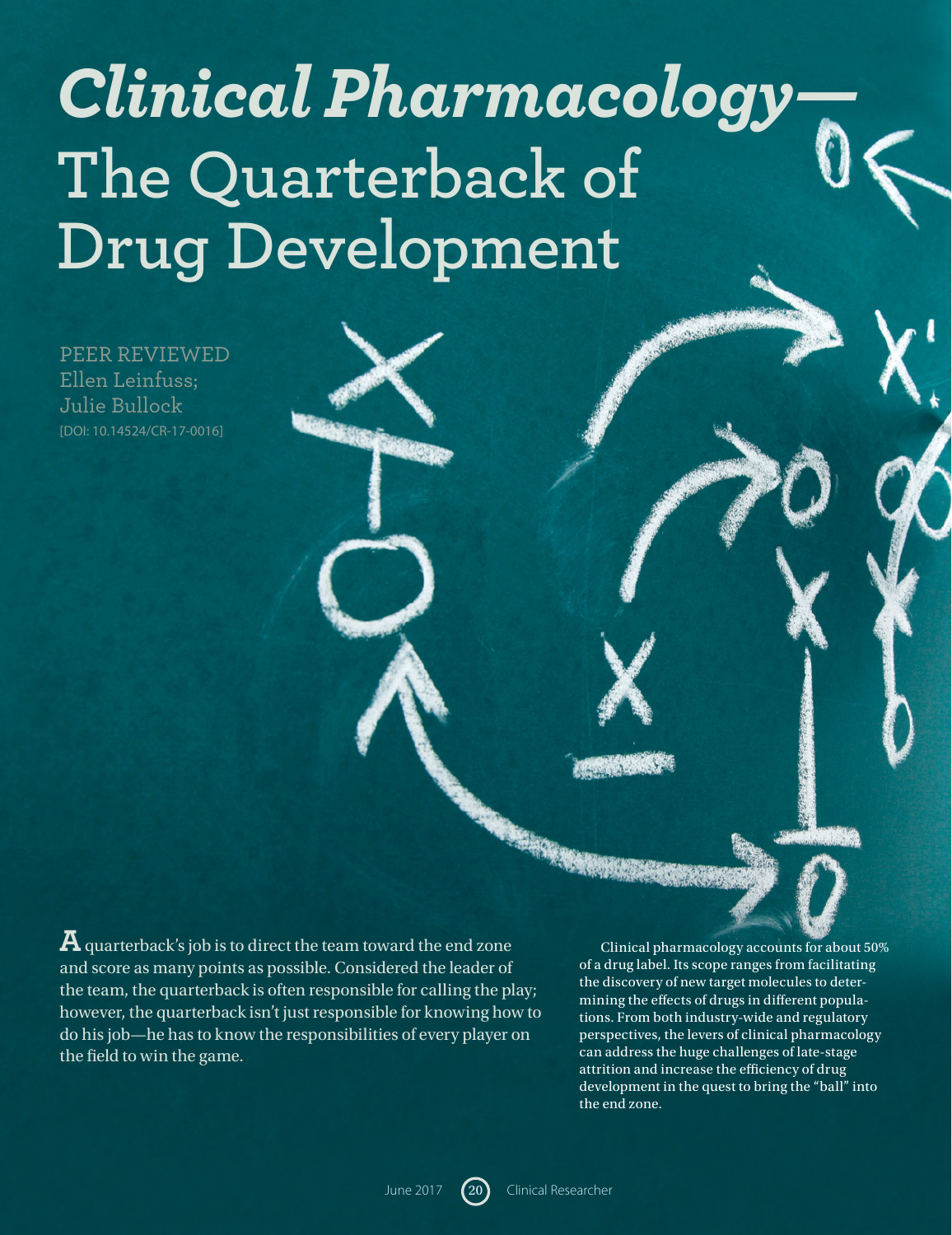# Clinical pharmacology ical pharmacology  $50\%$  of a drug label

## **FIGURE 1:** Role of Clinical Pharmacology in the Drug Label



#### **WHAT IS CLINICAL PHARMACOLOGY?**

Clinical pharmacology is the science of the relationship between drugs and humans. It focuses on drug action, and incorporates pharmacological principles and techniques into the clinical development cycle. It is increasingly leveraged at all phases of development with an eye toward delivering *the right drug to the right patient with the right dose at the right time.*

Clinical pharmacology contributes to a range of clinical decisions, and features prominently in the drug label, as shown in Figure 1.

A recent paper<sup>1</sup> by a group of scientists from the U.S. Food and Drug Administration (FDA), academia, and industry clearly articulated how clinical pharmacology methods and a quantitative framework can improve the efficiency of drug development and evaluation. That paper, "Improving the Tools of Clinical Pharmacology: Goals for 2017 and Beyond," points to limitations in drug development due to scientific challenges in predicting efficacy and safety or characterizing sources of drug response variability at early, less expensive stages of discovery.

Clinical pharmacology can help stakeholders to address these challenges and improve decision making at critical drug development milestones, whether in early proof-of-concept phases (preclinical through IIa), or in the later stages where more robust risk and efficacy profiles are established (Phase IIb through III).

Clinical pharmacology tools, methods, and frameworks (e.g., mechanistic or quantitative) span distinct subspecialties, and can have a significant impact at the interface of nonclinical and clinical phases. They can greatly reduce uncertainty related to therapeutic targets, dosing, and patient populations in which the novel compound may have the most efficacy.<sup>1</sup>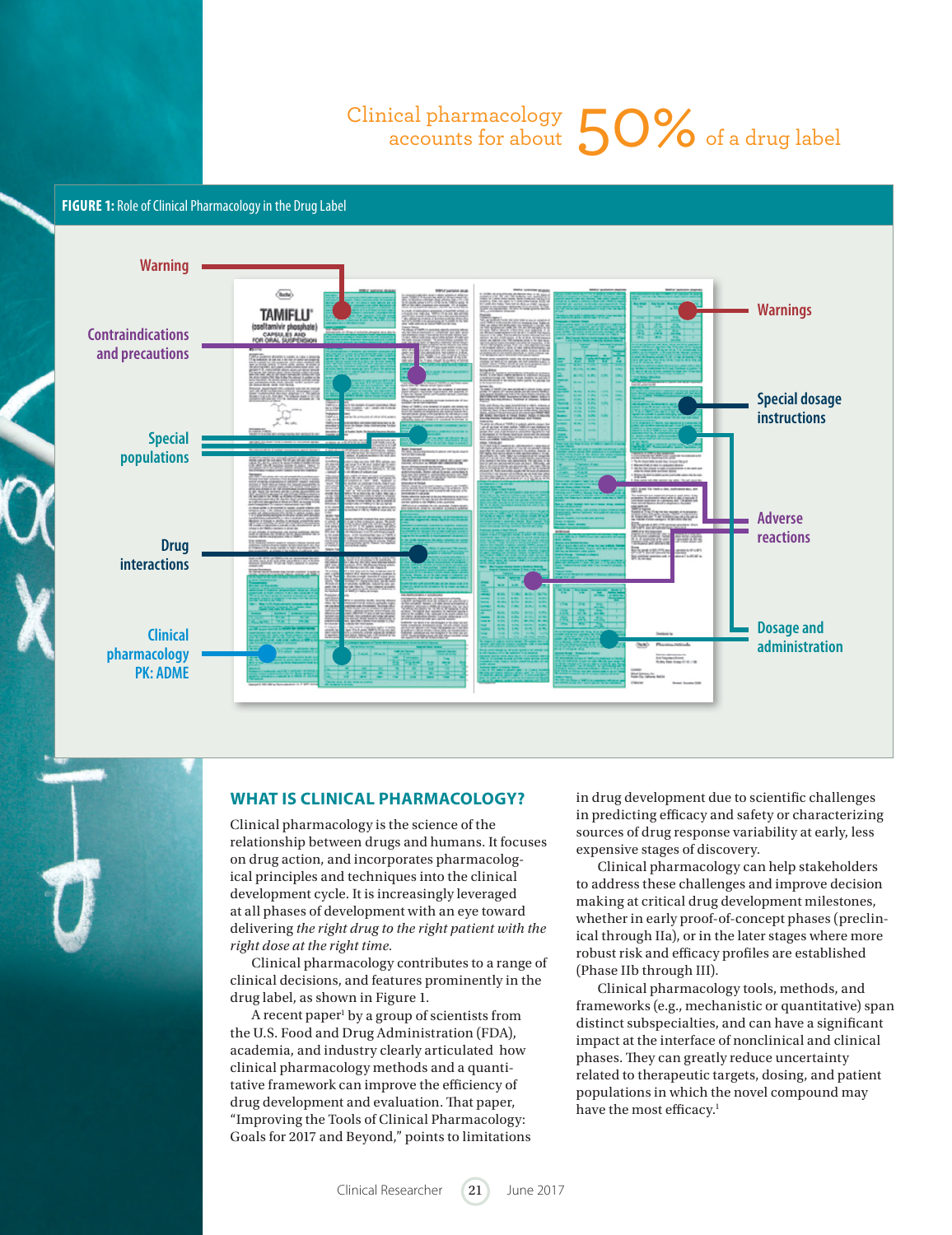# **FIGURE 2:** Clinical Pharmacology Toolkit



 $\mathcal{U}$ 

As clinical pharmacology has become increasingly quantitative, it has become more relevant and critical for decision-making purposes.

#### **CLINICAL PHARMACOLOGY TOOLS**

Using quantitative methods—among them, model-informed drug development (MIDD)—to optimize drug development decision-making is becoming core to the process. These methods, as shown in Figure 2, are key components of clinical pharmacology and medical reviews.

MIDD frequently provides answers to development gaps, increases understanding of benefit/risk, identifies issues that need further characterization, minimizes postmarketing burden, and informs labeling decisions. Beyond the many ways that MIDD informs drug development decisions and strengthens the science, it also reduces time and cost to market via smarter and potentially smaller or avoided studies.

From FDA's perspective, MIDD is a quantitative framework for using knowledge and inference generated from integrated models of compound-, mechanism-, and disease-level data to predict and extrapolate how drug candidates should or will perform from pharmacokinetic/pharmacodynamic (PK/PD), safety, and efficacy standpoints. PK is what the body does to the drug (drug concentration); PD is what the drug does to the body (drug effect); PK/PD is the drug action over time.

According to Kristofer Baumgartner, a strategic communications officer with FDA, MIDD already has resulted in shorter trials with fewer patients, fewer postmarketing studies, and tailored drug dosing. "The use of modeling and simulation has the potential to make the interpretation of data more efficient, improve the prediction of drug safety and efficacy, and explain variable patient responses," Baumgartner told *BioCentury* in September 2016. "MIDD approaches, such as physiologically based pharmacokinetic (PBPK), dose- and exposure-response, and disease-drugtrial modeling and simulation approaches have been used to inform a variety of drug development and public health decisions, such as drug dosing and use in certain subpopulations."2

Key items in the clinical pharmacology toolkit include:

- **•Pharmacometrics Modeling—**Population PK, exposure-response, and disease-state modeling are used to predict clinical outcomes, provide support for dose recommendations (justification and modification), assess safety and efficacy trends across exposure ranges, and inform "go/no go" decisions.
- **•PBPK—**This technology informs key research and development (R&D) decisions relating to clinical trial design, first-in-human dosing, formulation design, dosing in special populations, and predictions of the likelihood of drug-drug interactions (DDIs).
- **•Quantitative Systems Pharmacology (QSP)—** An emerging mechanistic modeling approach focused on target exposure, binding, and expression. It is employed to identify biological pathways and disease determinants. QSP helps understand PD as the disease progresses through the body.
- **•Quantitative Systems Toxicology (QST)—**QST modeling combines toxicity and "omics" data to focus on modes of action and adverse outcome pathways.

# **THE RIGHT DRUG/PATIENT/DOSE/TIME**

Clinical pharmacology, as the quarterback of drug development, plays a strategic role across the entire process. As clinical pharmacology has become increasingly quantitative, it has become more relevant and critical for decision-making purposes. Figure 3 affirms the growing importance and impact of MIDD within the industry and its acceptance by global regulators.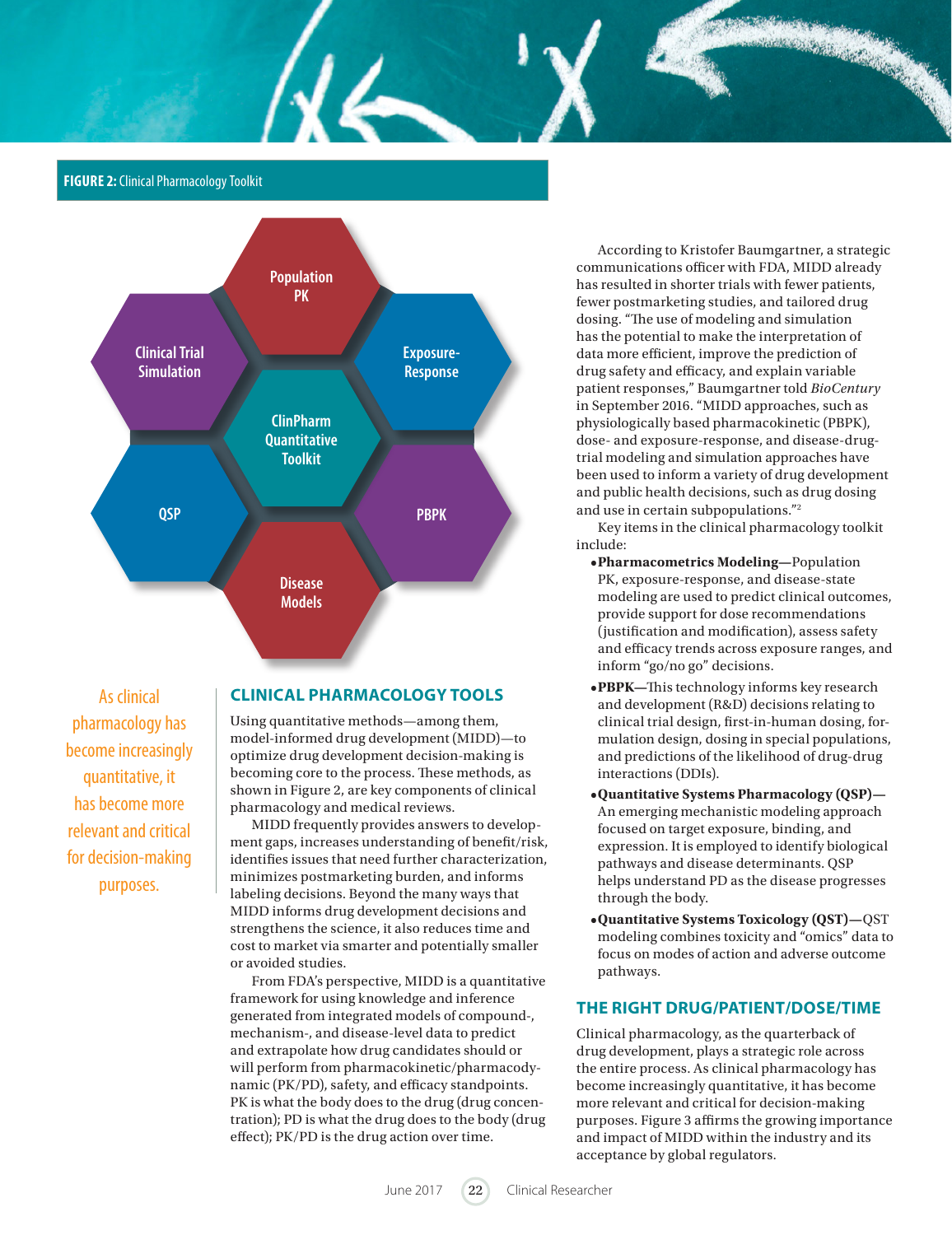#### **Right Drug**

It is now largely understood that incorrect target selection and validation contribute to drug attrition. Too often, drugs progress through the R&D process with a poor understanding of the drug target or the appropriate mechanism of action for the targeted disease condition. A drug candidate may fail to interact with the target of interest in humans, or the drug may interact with the target without benefitting the patient. Furthermore, a drug may not affect a target's downstream biochemical pathway after target binding, or unforeseen safety problems may emerge.<sup>3</sup> Some believe that up to 40% of new projects closed for efficacy reasons were due to lack of data linking the target to the disease.4

At the core of these failures are fundamental knowledge gaps regarding intended targets, their biological relevance to a given disease, their interactions with the investigational compound, or a compound's therapeutic mechanism of action. As the sizeable list of potential disease targets

continues to grow, new methods, approaches, tools, and technologies to expedite target selection and validation are needed.

The aforementioned QSP, an emerging tool in clinical pharmacology, focuses on improving target selection and validation through mechanistic modeling. QSP combines computational modeling and experimental data to examine the relationships between a drug, the biological system, and the disease process. This systems-level perspective integrates quantitative drug data with knowledge of its mechanism of action.

QSP models can be used to address the complex and heterogeneous diseases prevalent today. Leveraging QSP can reduce Phase II attrition by allowing the investigation of a wide range of what-if scenarios to determine what the likely efficacy of the drug is going to be in advance of clinical investigation. This can facilitate lead optimization very early on in the discovery process.5

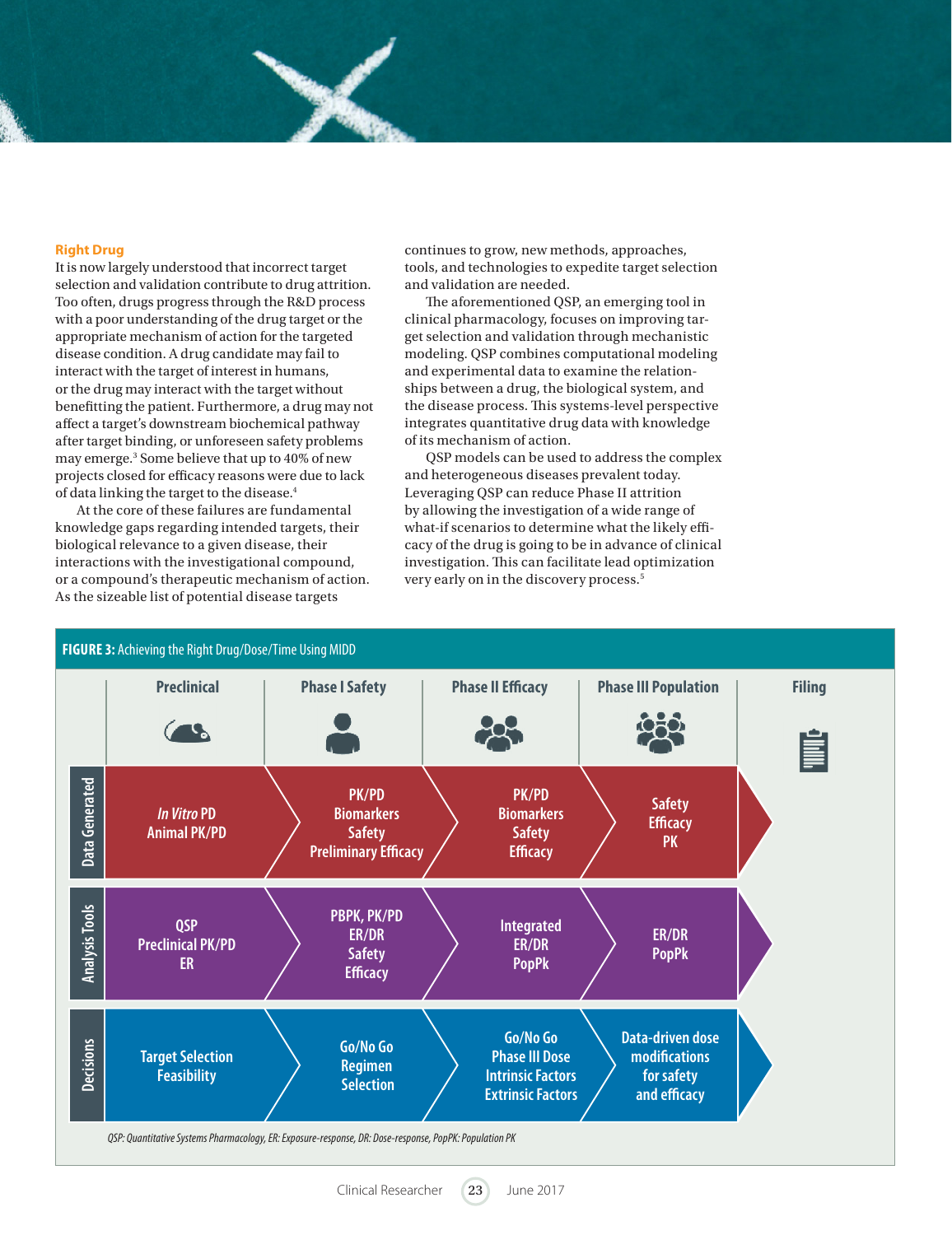

#### **Right Patient**

We know that individuals react differently to identical therapeutics. In fact, drugs used today are effective in only 25–60% of patients. Using clinical pharmacology and its quantitative methods (specifically PBPK) has allowed us to move from "one size fits all" in drug development to serving stratified populations. Between drug approval and postmarketing analysis, we can now address special populations, including pregnant women, pediatric and geriatric patients, and those with renal and hepatic impairment.

Clinical pharmacology tools facilitate the understanding of disease mechanisms and how they relate to such realms as an individual's genetics, metabolism, and environmental factors. Diagnostics are increasingly being used to screen patients for genetic variations or biomarkers, and models are being leveraged that predict disease susceptibility and disease progression. The promise of precision medicine is becoming a reality.

#### **Right Dose**

Poor dose selection will in turn often lead to failed Phase III trials, delays/denials of regulatory submissions and/or changes in doses postapproval, additional postmarketing commitments, and further requirements for development in other age and/or ethnic groups, all of which ultimately eliminate/invert any initial gains. Taking the above into account, poor dose selection is one of the main causes for the soaring cost of drug development.6

Clinical pharmacology technologies sit squarely in the middle of this challenge, with MIDD leveraged for determining first-in-human doses, establishing dose-response, and informing dosing regimen decisions. MIDD provides a framework for regulatory decisions and dose optimization, as too high a dose can cause toxicity and too low a dose decreases the chance of demonstrating efficacy. Specifically, PK/PD, adaptive trial design simulation, and *in silico* DDI studies have repeatedly demonstrated their value in dose optimization.

#### **Right Time**

By combining a quantitative analysis of the right drug, with the right patient, and the right dose, clinical pharmacology will facilitate developing the right dosing schedule for a patient to achieve and maintain therapeutic benefit. Clinical pharmacology technologies will allow prescribers to integrate an individual's genotypic and phenotypic data

with various drug characteristics (e.g., DDIs, food interactions) to recommend when and how that individual receives the drug.

Leveraging clinical pharmacology tools throughout drug development is a key to informed drug development decision-making.

# **GETTING IT RIGHT FOR CHILDREN— A CASE STUDY**

In pediatrics, traditional development methods can be problematic for ethical and logistical reasons; after all, children are not small adults. Most importantly, children are a heterogeneous population, especially neonates and infants, as organ maturation affects drug exposure and response.

In this case example, there was no precedent for regulatory acceptance of an accelerated pathway for a small molecule antiviral drug to treat respiratory syncytial virus infection in infants. The approach was to conduct a healthy volunteer single-ascending dose/multiple-ascending dose study, and then in parallel begin collecting PK data in infants. Specifically, after dosing about 60 healthy volunteers, the next patient who received this drug was an infant.

Preclinical models, disease and PK/PD modeling and simulation, and clinical PK, viral kinetics, and safety data from healthy adults were used to define exposure-response relationships and inform the dosing strategy. To provide initial estimates of PK parameters and the impact of dose on inhibiting viral replication, standard allometric scaling of clearances in volumes, including incorporating a renal maturation factor, was used; this was utilized to estimate a Phase I starting dose in pediatrics that had demonstrated sufficient safety margins in preclinical species and in exposures obtained in adults.

The starting dose was also expected to be in the low-therapeutic range because this model initially was purely based on adult data, without any pediatric information. The model was updated and adjusted over the course of the study, as data were collected. The case demonstrates how the use of clinical pharmacology tools was essential in supporting the continued development of this new drug, which stands to benefit some of our smallest patients.

# **ADVANCING CLINICAL PHARMACOLOGY**

While we have discussed the amazing impact that clinical pharmacology and its quantitative tools have already had on reducing drug attrition, the

Clinical pharmacology and MIDD have already had an unquestionable impact on drug development. However, for innovation in this discipline to continue, we not only need to integrate these tools earlier in drug development, we also must cultivate our future pharmacology leaders by nurturing their scientific acumen along with their communication skills.